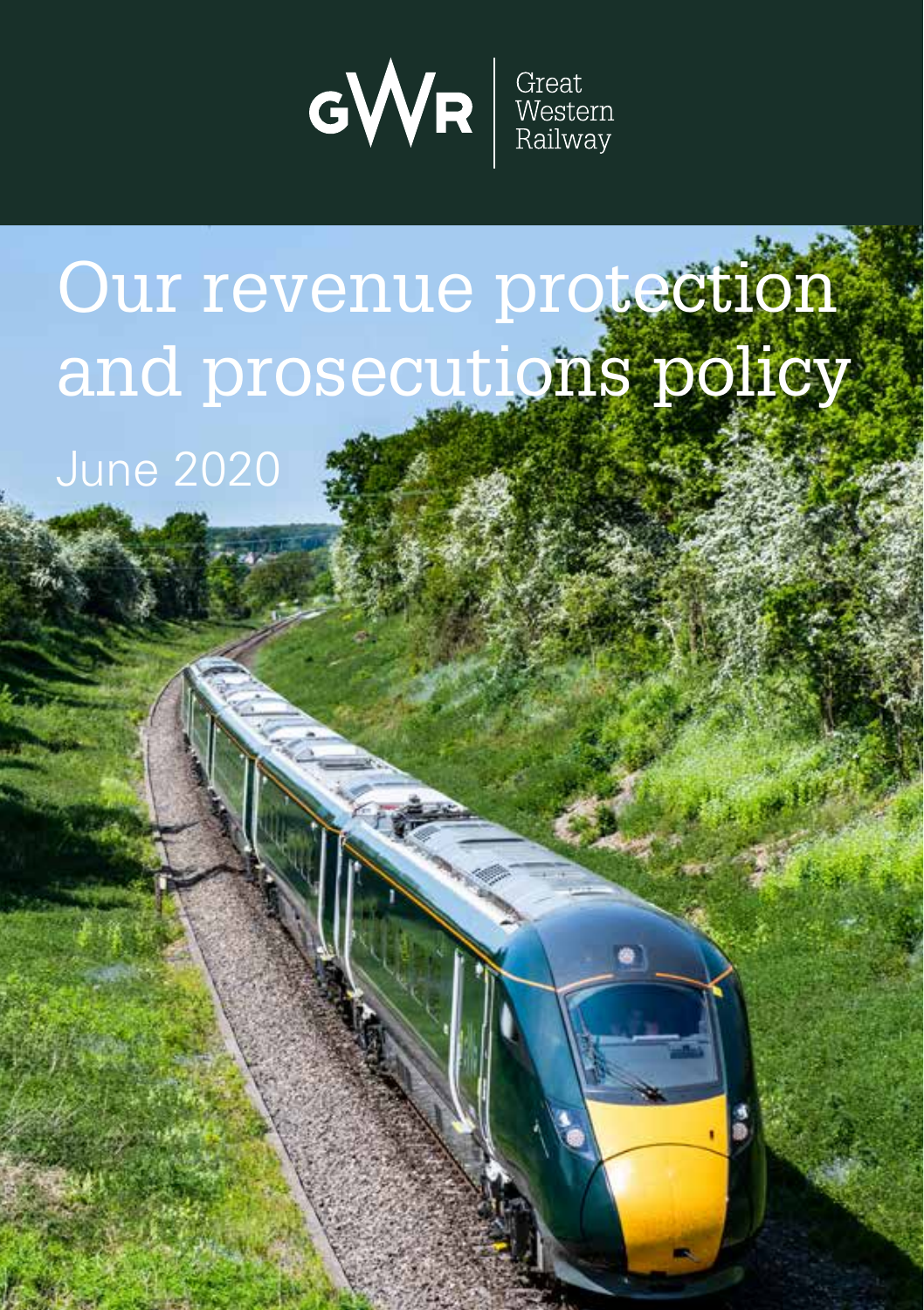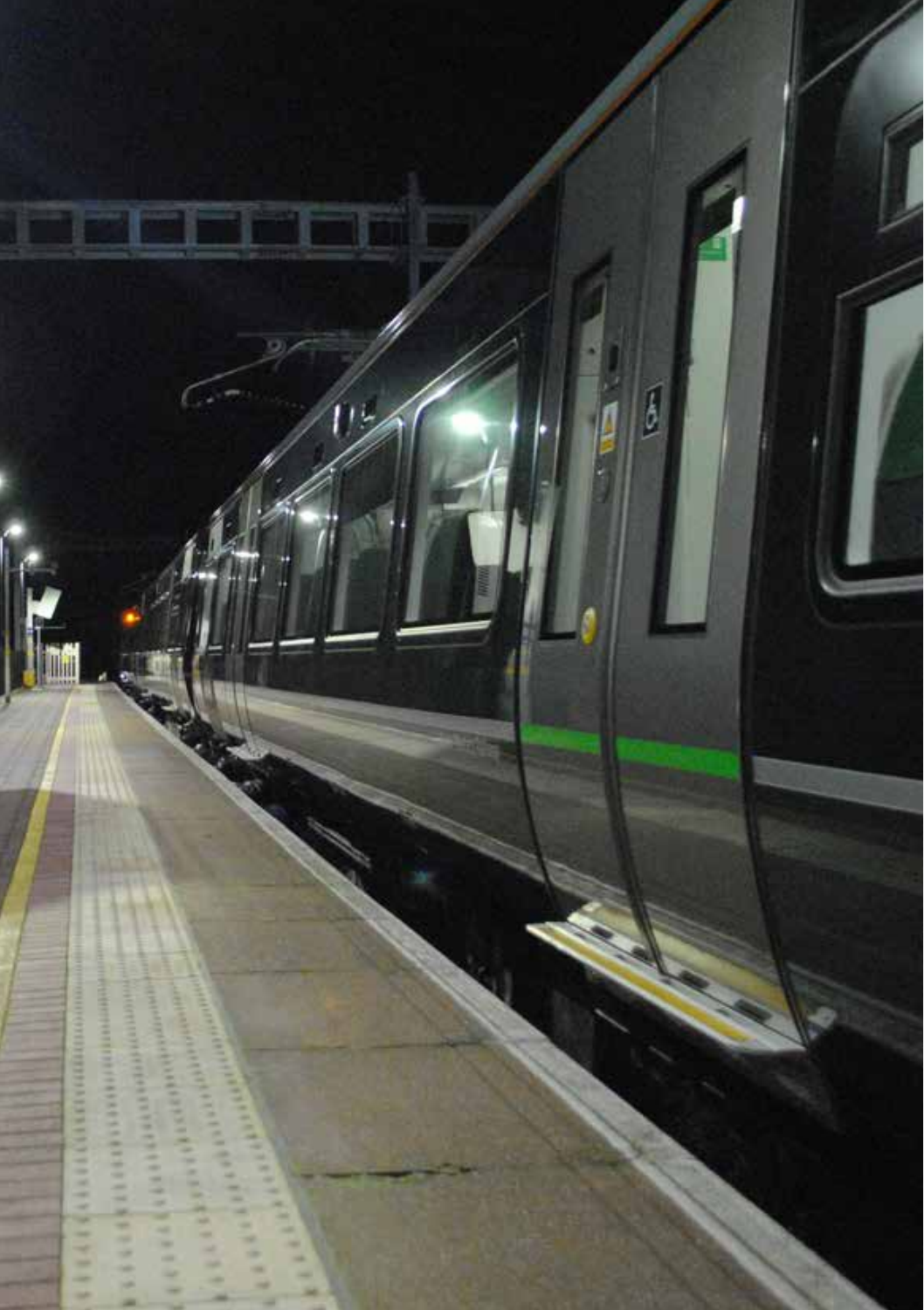## What is inside?

| What could happen if you don't pay your fare11 |  |
|------------------------------------------------|--|
|                                                |  |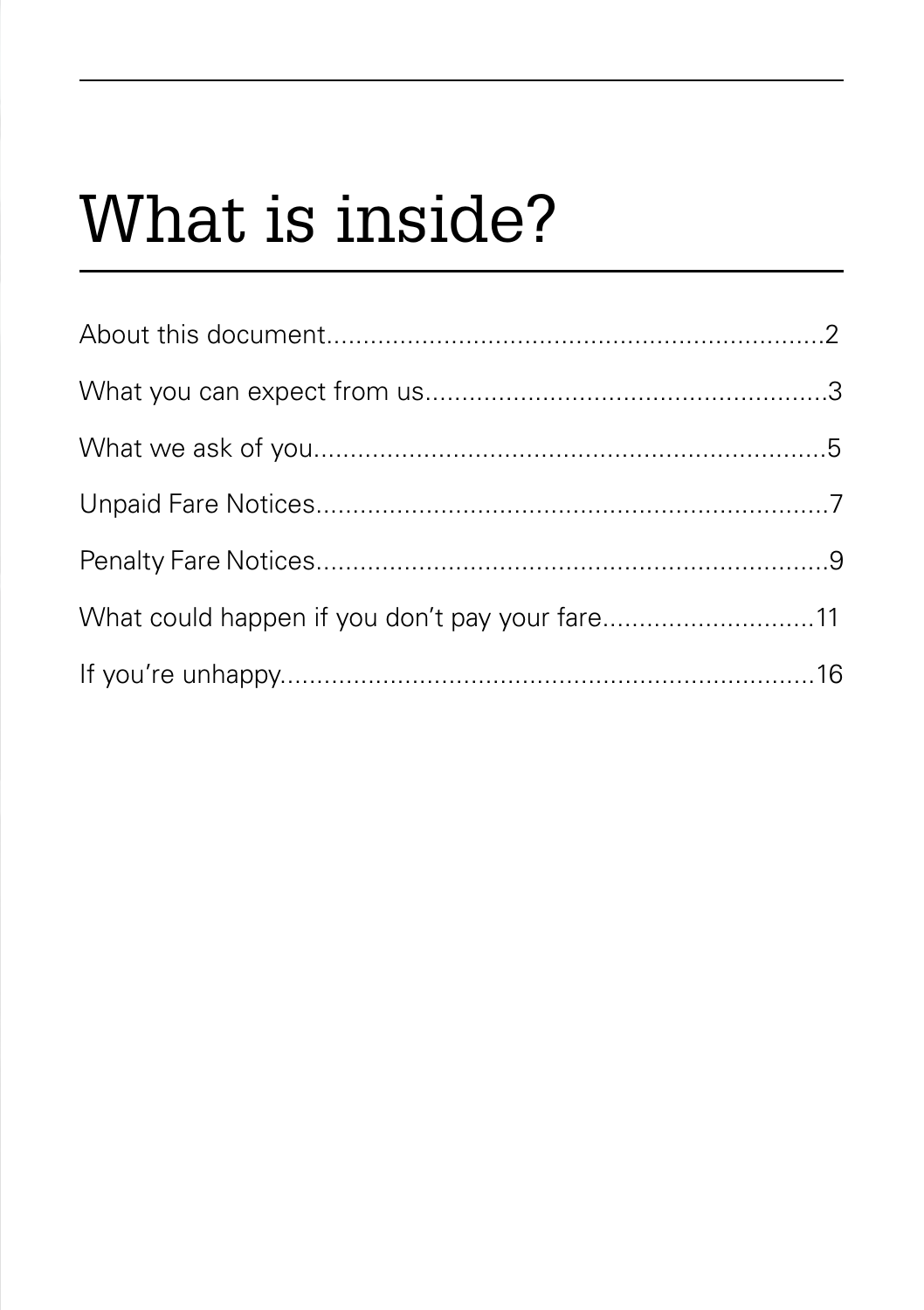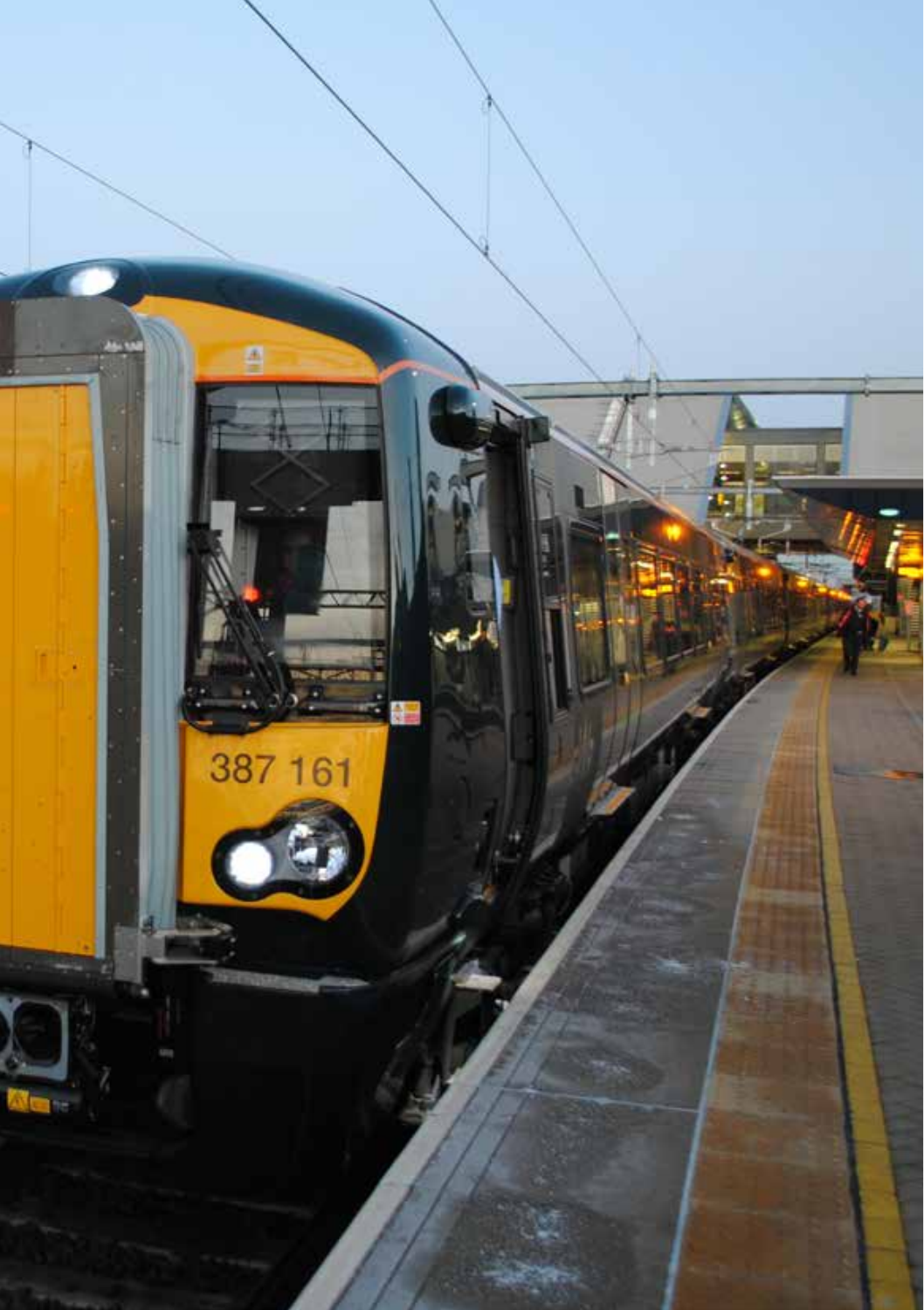## Our revenue protection and prosecutions policy

This policy gives you everything you need to know about how we make sure our customers pay the right fare for their journey.

The policy follows the National Rail Conditions of Travel. This sets out what to expect from us, your responsibilities when you travel, and what could happen if you don't travel with a valid ticket.

If you'd like a copy of this policy, ask our Customer Support team.

#### Write to **Freepost GWR CUSTOMER SUPPORT**

Call **03457 000 125\***

Email **GWR.Feedback@GWR.com**

We want to make sure everyone who travels with GWR pays the right fare for their trip. Our Revenue Protection and Prosecutions Policy helps us protect the customers who do, and deal with the customers who don't firmly and fairly.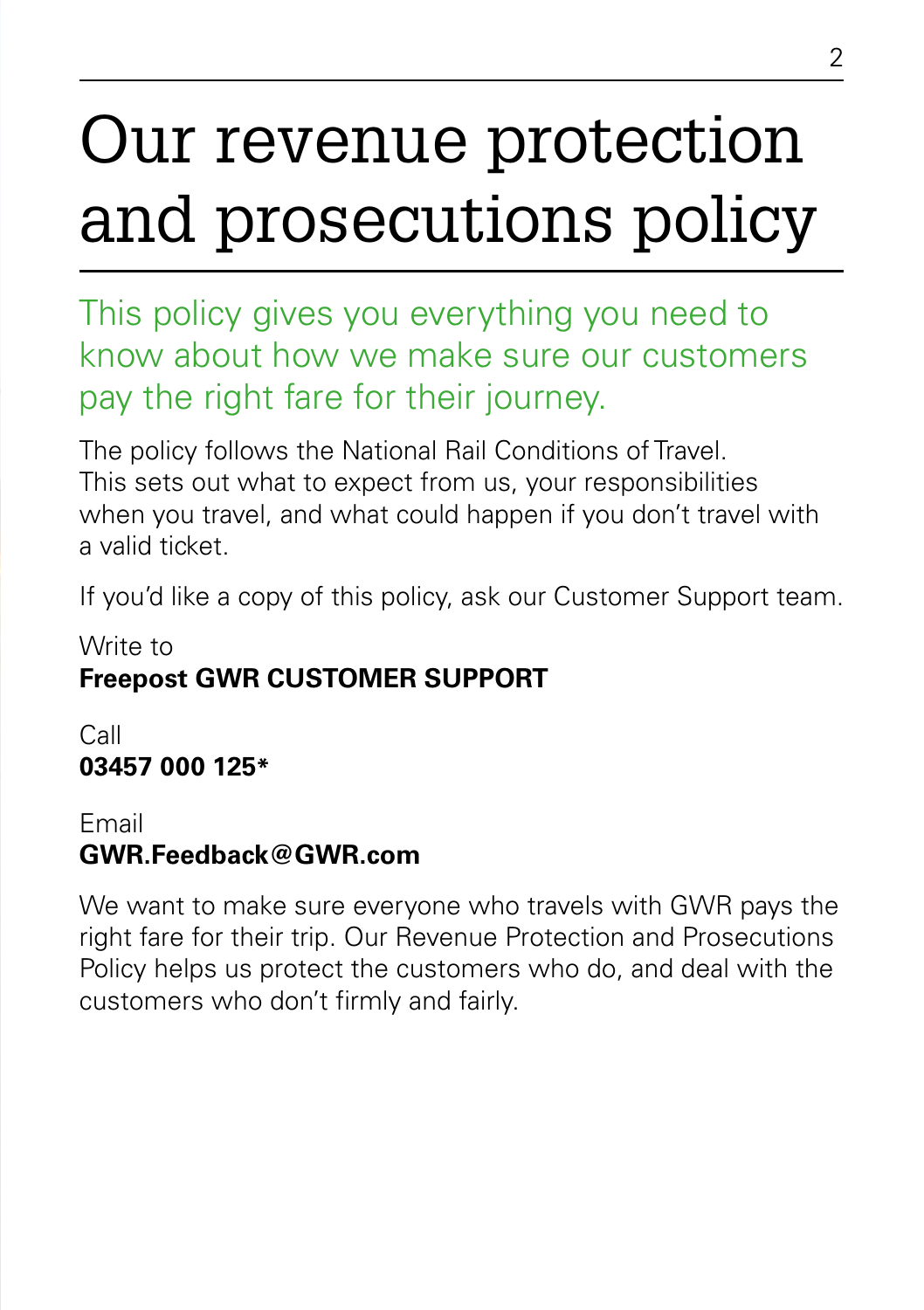## What you can expect from us

## When you need a ticket

We give you the chance to buy a ticket for your journey from the station you leave from. If your station does not have ticket facilities, or they're not working, you can get your ticket on the train from a conductor at the same price.

### When we check your ticket

Our conductors, train managers and revenue protection inspectors check tickets at our stations and on our trains. So please keep yours with you for your whole journey – until you leave your destination station – in case we ask to see it.

There are times when our inspectors run special exercises where they work in plain clothes. So, you will not always be able to recognise them.

### If you did not buy a ticket

We have staff specially trained to deal with fare evasion and revenue protection and fraud. Some of them can conduct interviews under caution and report people to our Prosecutions department.

If you did not buy a ticket when you had the chance, what happens next will depend on which member of staff asks to see your ticket.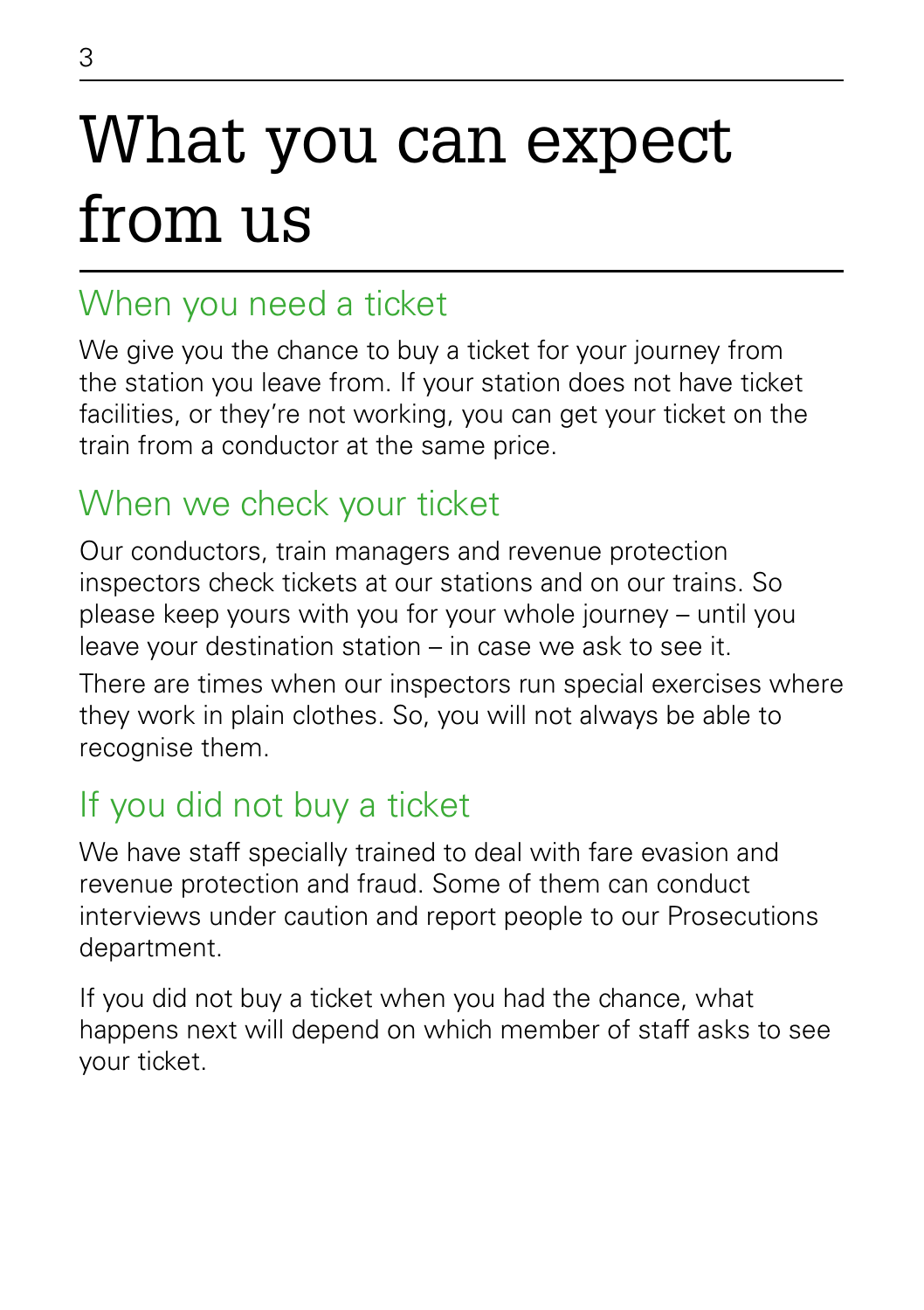#### **If you are stopped by an inspector, they may:**

- Charge you a full price Anytime ticket for your journey (with no discount).
- Report you to our Prosecutions department which could mean you have to go to court.

#### **If you are stopped by a train manager or conductor, they may:**

- Charge you a full price Anytime ticket for your journey (with no discount).
- Give you an Unpaid Fare Notice.

We also have Ticket Examiners who can issue Unpaid Fare / Penalty Fare Notices, as well as charge full price Anytime ticket for your journey (with no discount).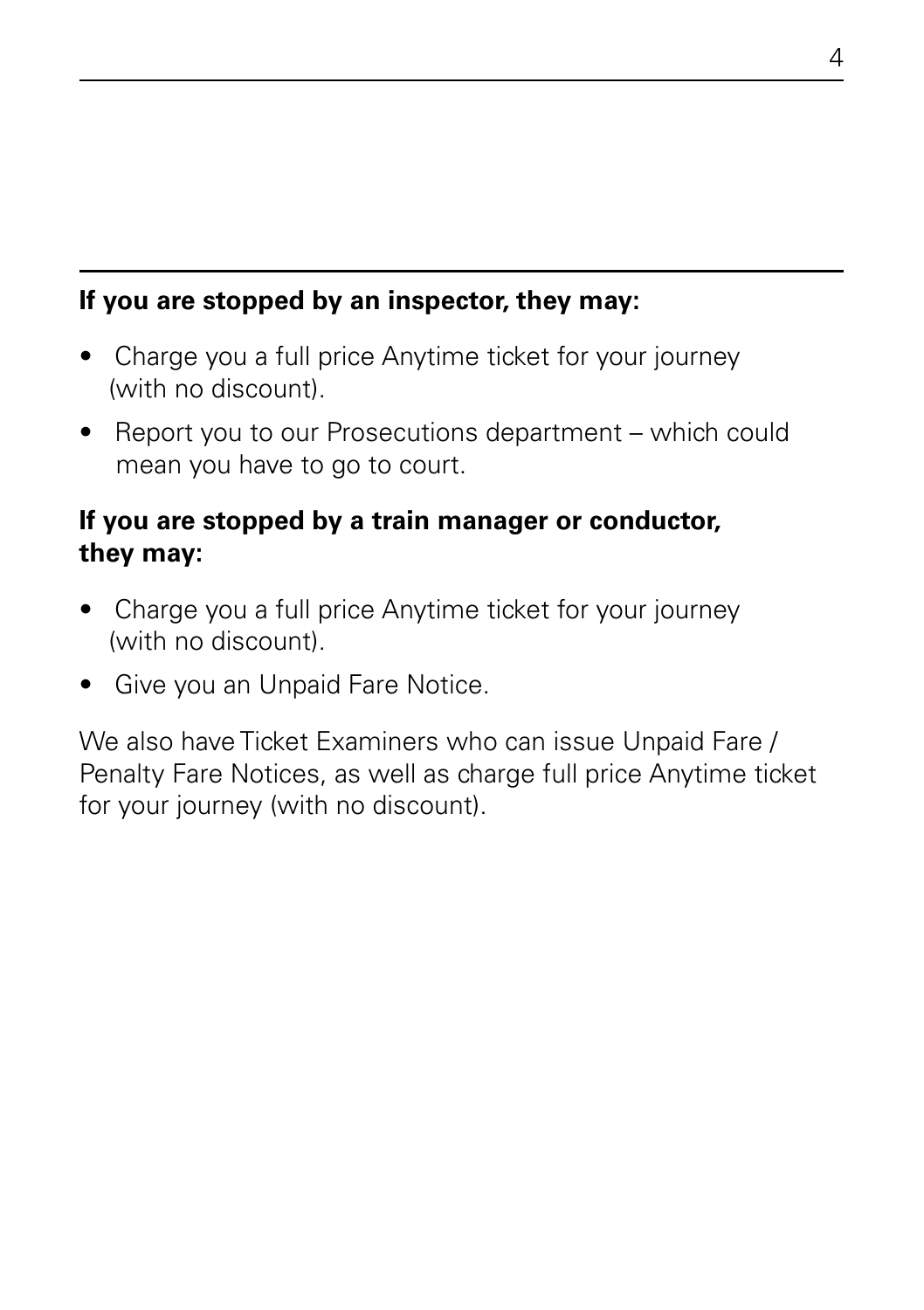## What we ask of you

## Buy Before You Board

We operate under the Railway Byelaws. This means you must buy a valid ticket before you board our trains.

You can find out more about our range of tickets – and how to avoid things like penalty fares – in our Buy Before You Board Policy. It's available at all of our ticket offices and at GWR.com

#### Buy your ticket as soon as you can

If there is an open ticket office or a working ticket machine at the station, or you are using an app or internet- then you must buy your ticket before you get on the train.

It's your responsibility to get to the station with plenty of time to buy your ticket.

If you can't buy a ticket before you travel, please try on the train, at a station you're changing at or, if there's no other option, your destination station.

If you don't buy a ticket when you have the chance, it may seem like you tried to avoid paying.

### For restrictions and discounts

If your ticket has restrictions, you must follow them. Only travel on a train with a ticket that is valid for that train at that time of the day.

If you buy a ticket using a Railcard discount, then you must show the Railcard and photocard with your ticket. It is your responsibility to carry it with you and show it when we ask you to.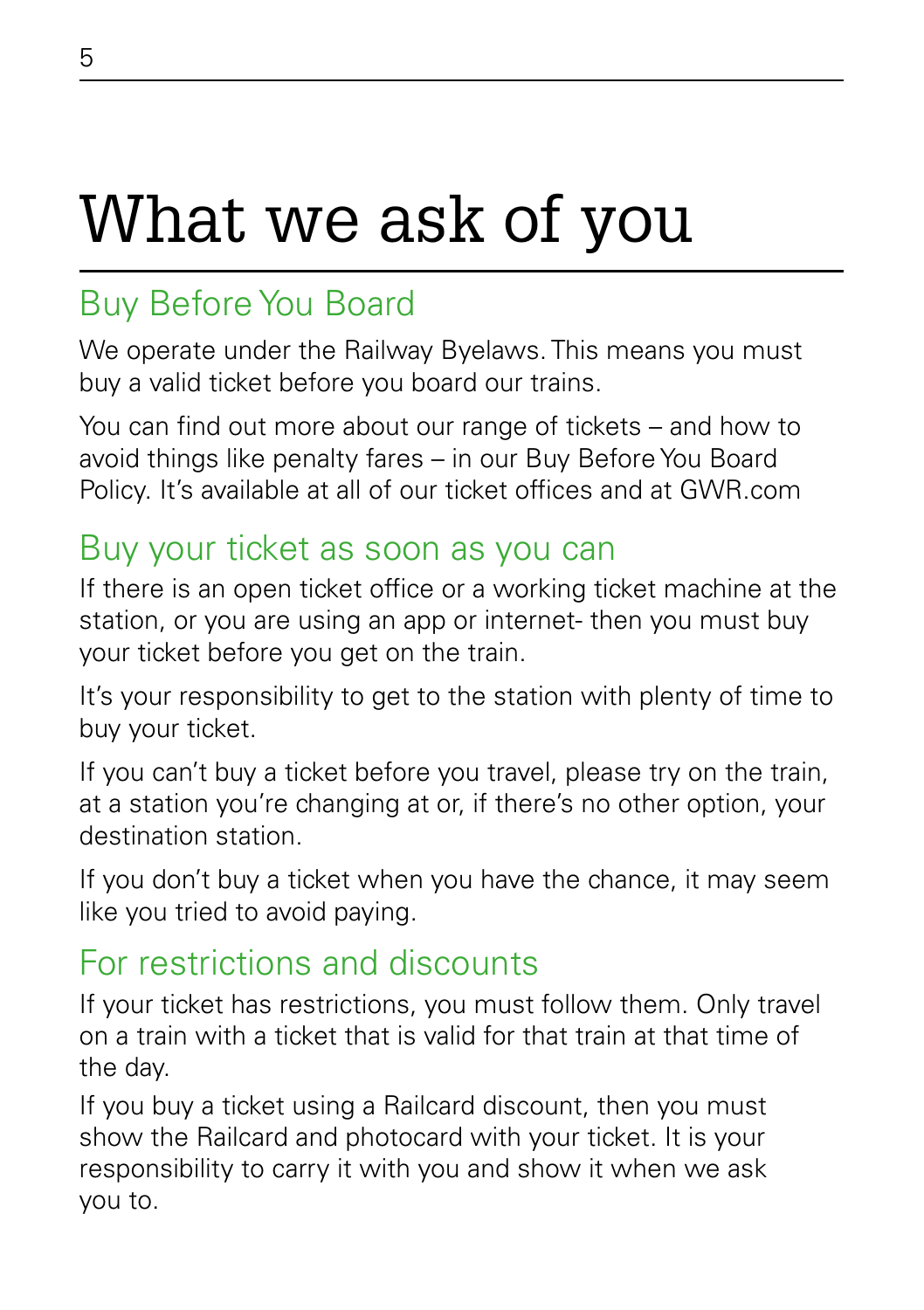### **Railcards**

You aren't entitled to any discounts if you can't show us your Railcard when we ask to see it, we will ask you to buy a different ticket. We may give you an Unpaid Fare / Penalty Fare Notice, or report you to our Prosecutions department – which could mean you have to go to court.

If you own a Railcard, but have forgotten it, you can send a copy of it to our Prosecutions department where we'll review your case.

#### **If you don't have a valid ticket**

If you can't show us a valid ticket for your journey, we may:

- Charge you the full price ticket.
- Give you an Unpaid Fare / Penalty Fare Notice.
- Report you to our Prosecutions Department.

#### **If we ask for your details**

Our staff can ask you for your name and address if they think you have not paid the right fare. Please give them the right details it's against the law to refuse or give the wrong details.

If you systematically or persistently travel without a ticket or without a valid ticket:

We will consider this to be a fraud matter and we will instigate a criminal investigation into your actions. You could end up in court as a result.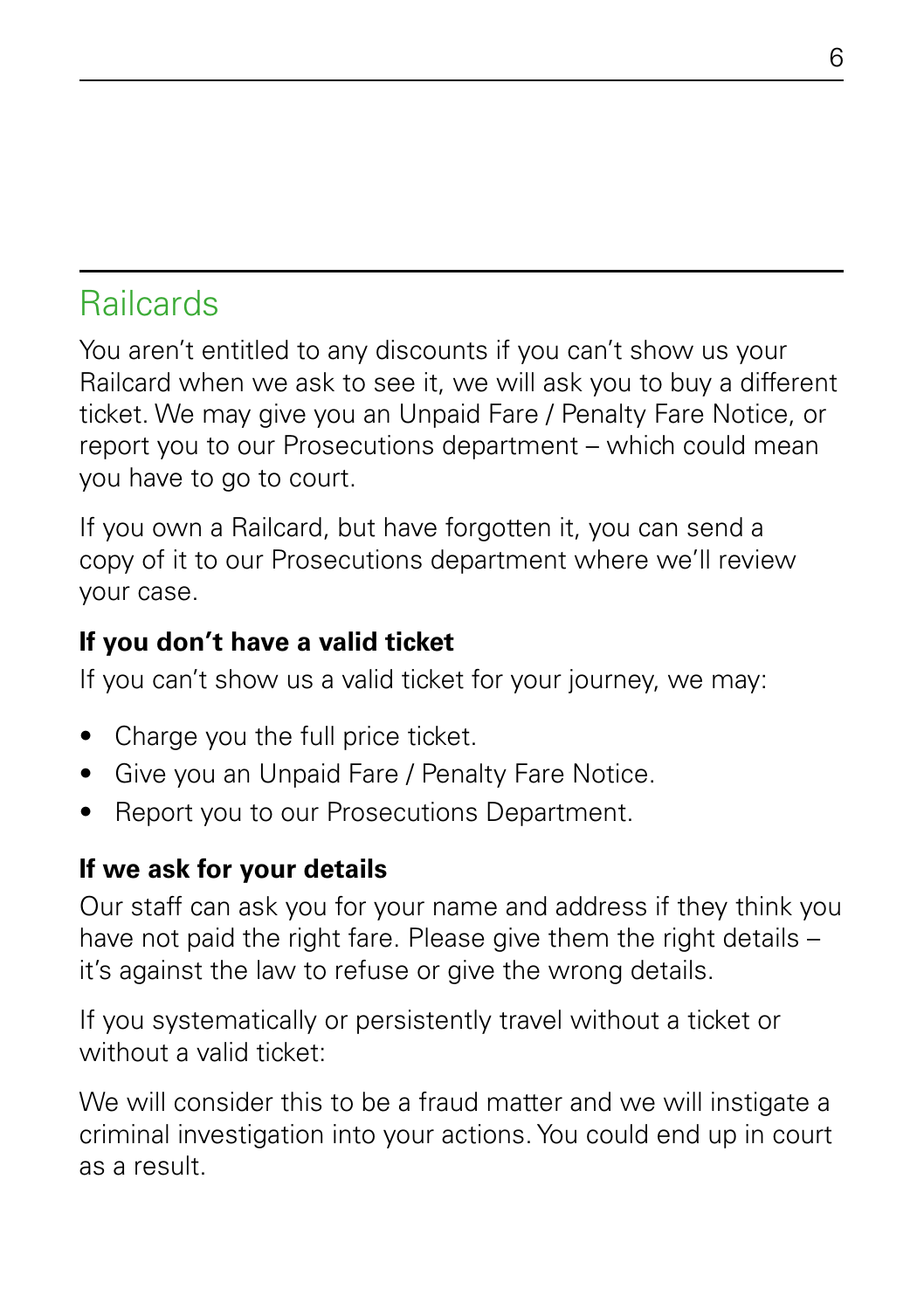## Unpaid fare notices

## We may issue an Unpaid Fare Notice

If you travel without the right ticket but can't pay when we ask you to.

#### **How to pay**

You have 21 days to pay the amount shown on your notice. We won't charge you any extra costs in that time.

#### **There are four ways you can pay:**

- 1. Pay online at **GWR.com/RevenueProtection**
- 2. Take your Unpaid Fare Notice to any GWR ticket office and pay by cash, debit or credit card (we don't accept cheques at our ticket offices).
- 3. Fill in the card payment slip on the Unpaid Fare Notice and send it to:

 **GWR UFN Department NE0205 Vastern House Reading Station RG1 8FP**

4. Call our telephone payments line on **0118 3383 764\***

#### **If you don't pay on time**

If you don't pay within 21 days, we'll send a reminder and give you another 14 days to pay. We'll also add an admin fee.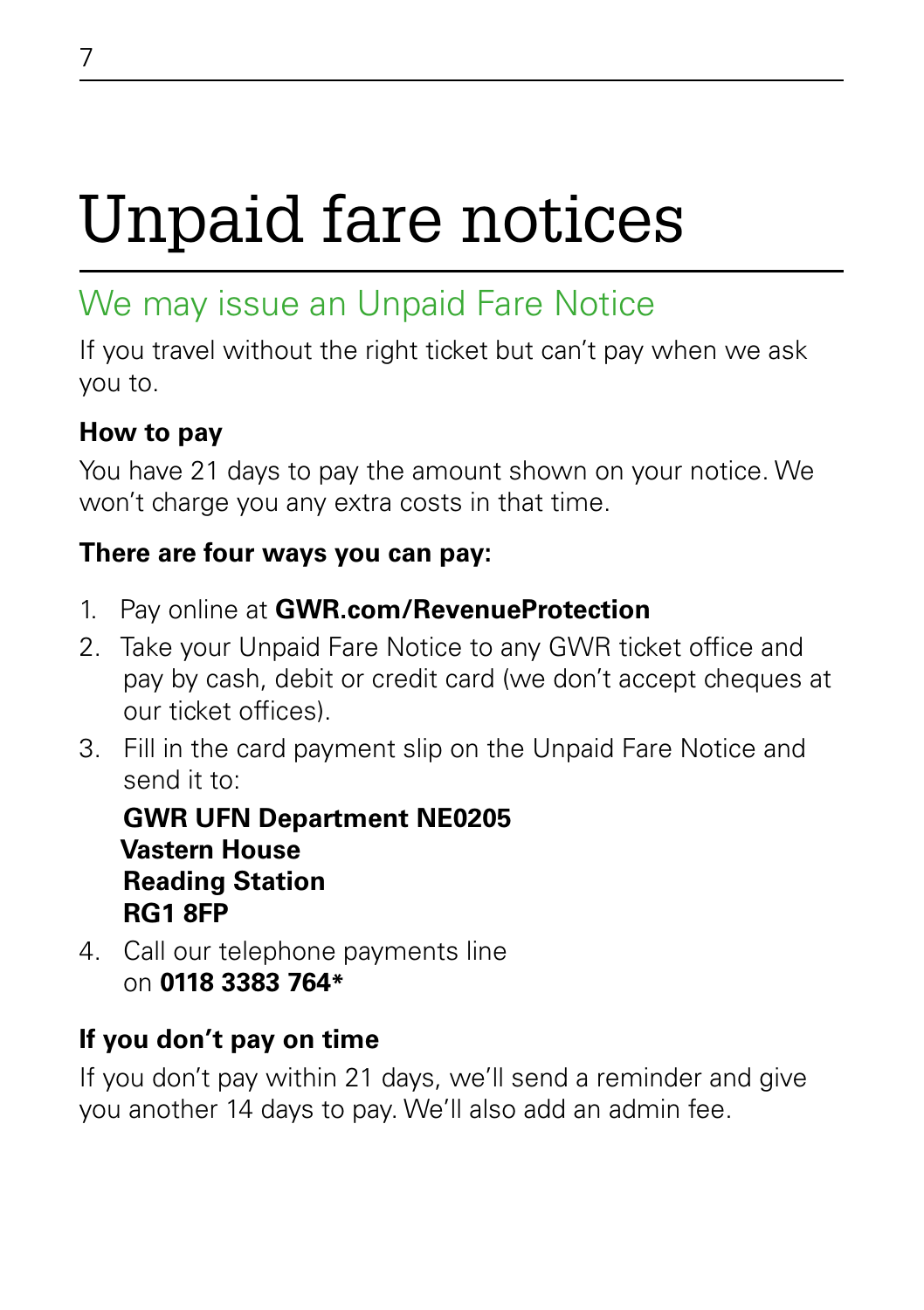## If you don't pay after the extra 14 days

We will pass your details to our Prosecutions department so they can start preparing for court. You can expect to get a summons about 14 days before your court date. There is more about this on page 11.

You can dispute the notice. We give you all the details of how to do this on the notice.

You need to write to:

#### **GWR UFN Department NE0205 Vastern House Reading Station RG1 8FP**

You need to do this within 21 days of the date you got your notice, and include:

- A copy of the notice.
- Details of why you could not show a valid ticket or authority to travel when we asked you.
- The station you started your journey.
- The time and date of your trip.
- Any other relevant information.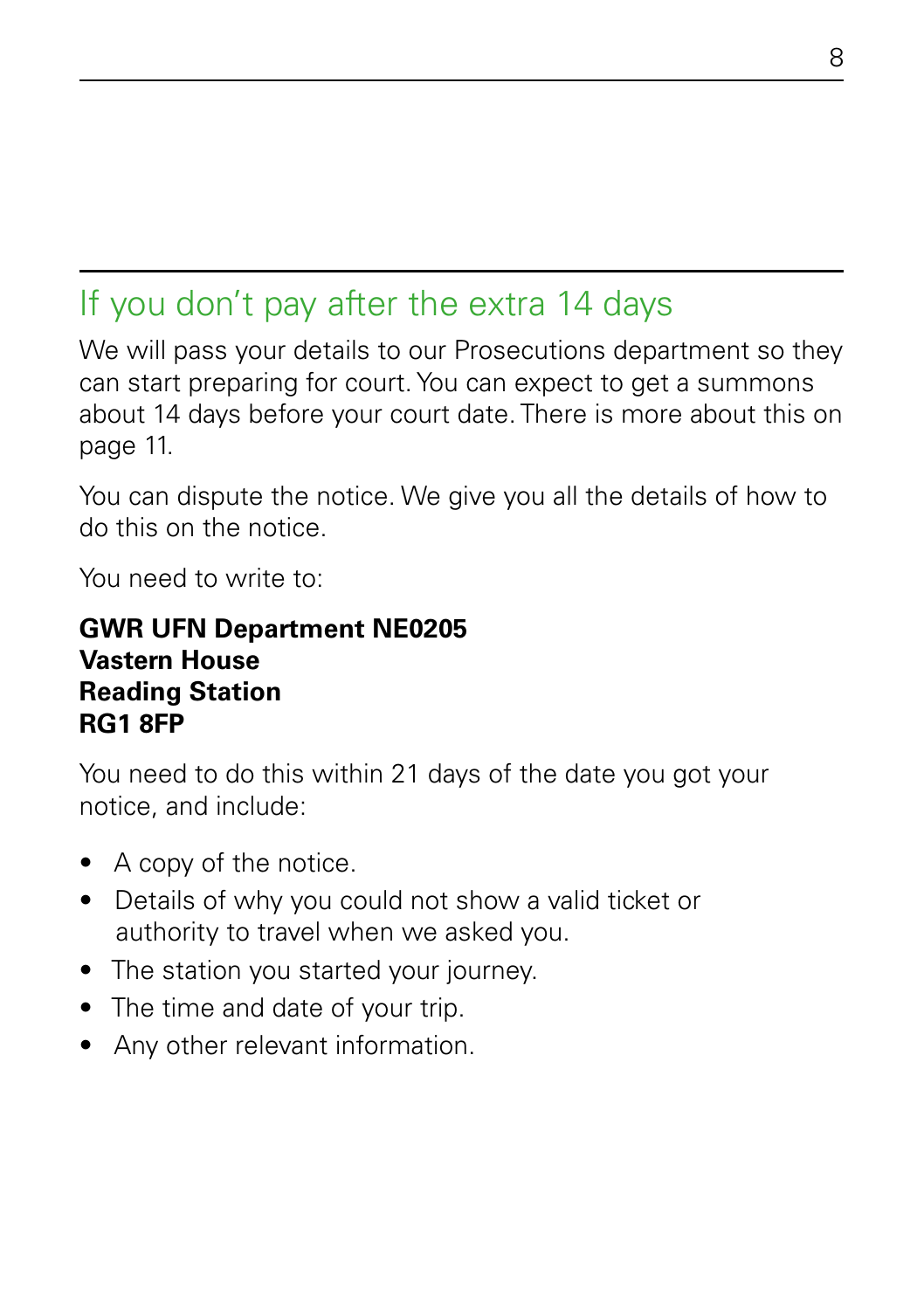## Penalty fare notices

### If you travel in a penalty fare area from a penalty fare station without buying a valid ticket

We may issue you with a Penalty Fare Notice. This means you'll have to pay £20 or twice the full single fare to the next station, whichever is more.

If you want to continue your journey after the next station, you will have to buy a full priced single ticket for the rest of your trip or get off at the station on your notice. There you can choose from a range of tickets as if you were starting your trip from that station.

#### **How to pay**

You have 21 days to pay the amount shown on your notice. We won't charge you any extra costs in that time.

#### **There are four ways you can pay:**

- 1. Pay online at **GWR.com/RevenueProtection**
- 2. Take your Penalty Fare Notice to any GWR ticket office and pay by cash, debit or credit card (we don't accept cheques at our ticket offices).
- 3. Fill in the card payment slip on the Penalty Fare Notice and send it to:

**GWR PFN Department NE0205 Vastern House Reading Station RG1 8FP**

4. Call our telephone payments line on **0118 3383 764\***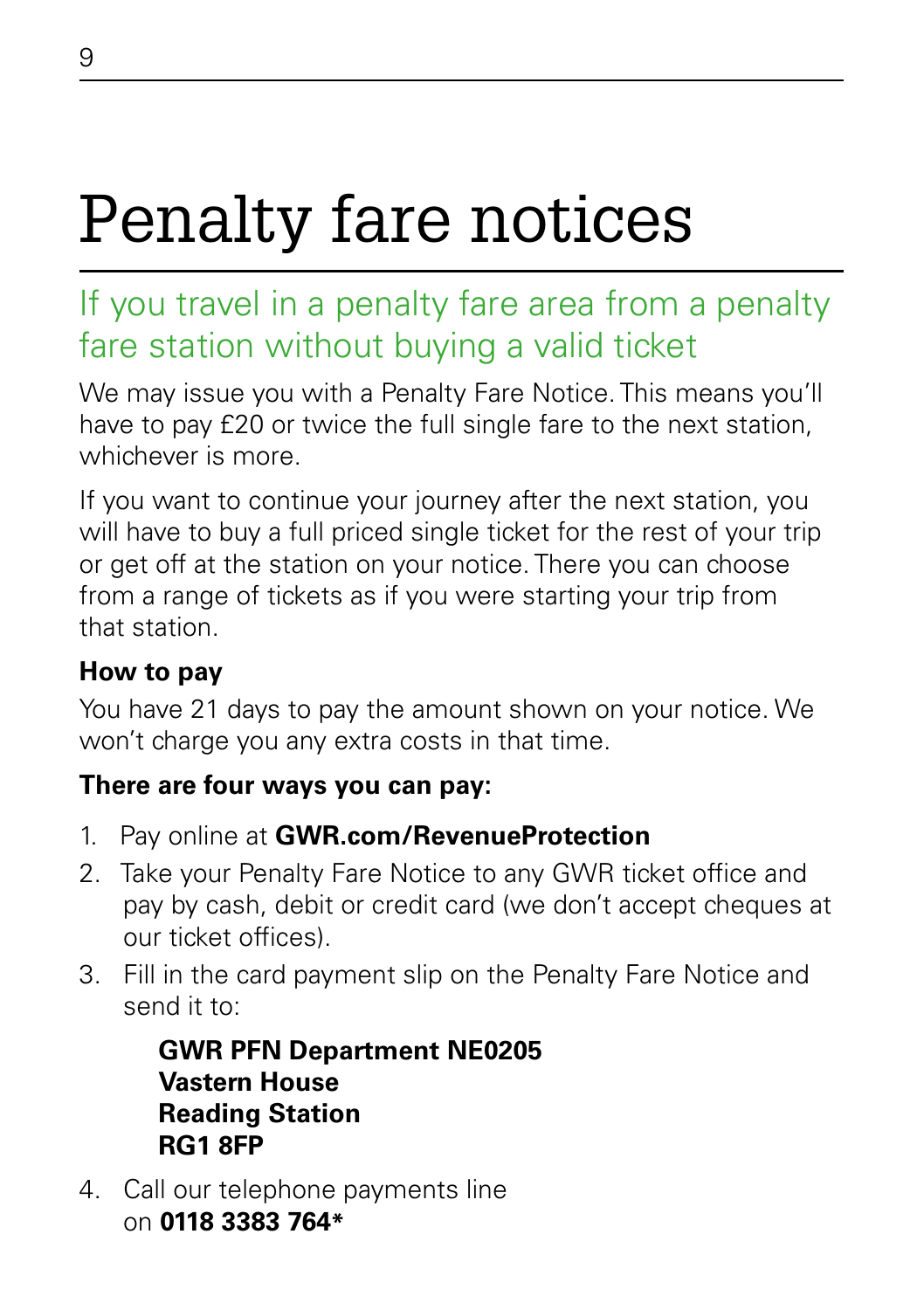## If you don't pay on time

If you don't pay with 21 days, we will add an admin fee to the amount you need to pay – unless you have submitted an appeal. We'll send you a reminder after 21 days and give you another 14 days to pay. If you don't pay the penalty and extra admin fee after this, you can expect to get a summons to go to court. There is more about this on page 11.

#### **You can appeal against the notice**

Although we issue and manage Penalty Fare Notices, The independent Appeals Service (managed by ITAL) handles any appeals. If you want to appeal, you need to write appeal to The Appeals Service within 21 days of the date you got your notice.

#### **You should include details of:**

- Why you could not show a valid ticket or authority to travel when we asked you.
- The station you started your journey.
- The time and date of your trip.
- Any other information relevant to your appeal.

#### **You can submit your appeal in two ways:**

- At **www.appealservice.co.uk**
- To: The Appeals Service, PO Box 212, Petersfield, GU32 9BQ.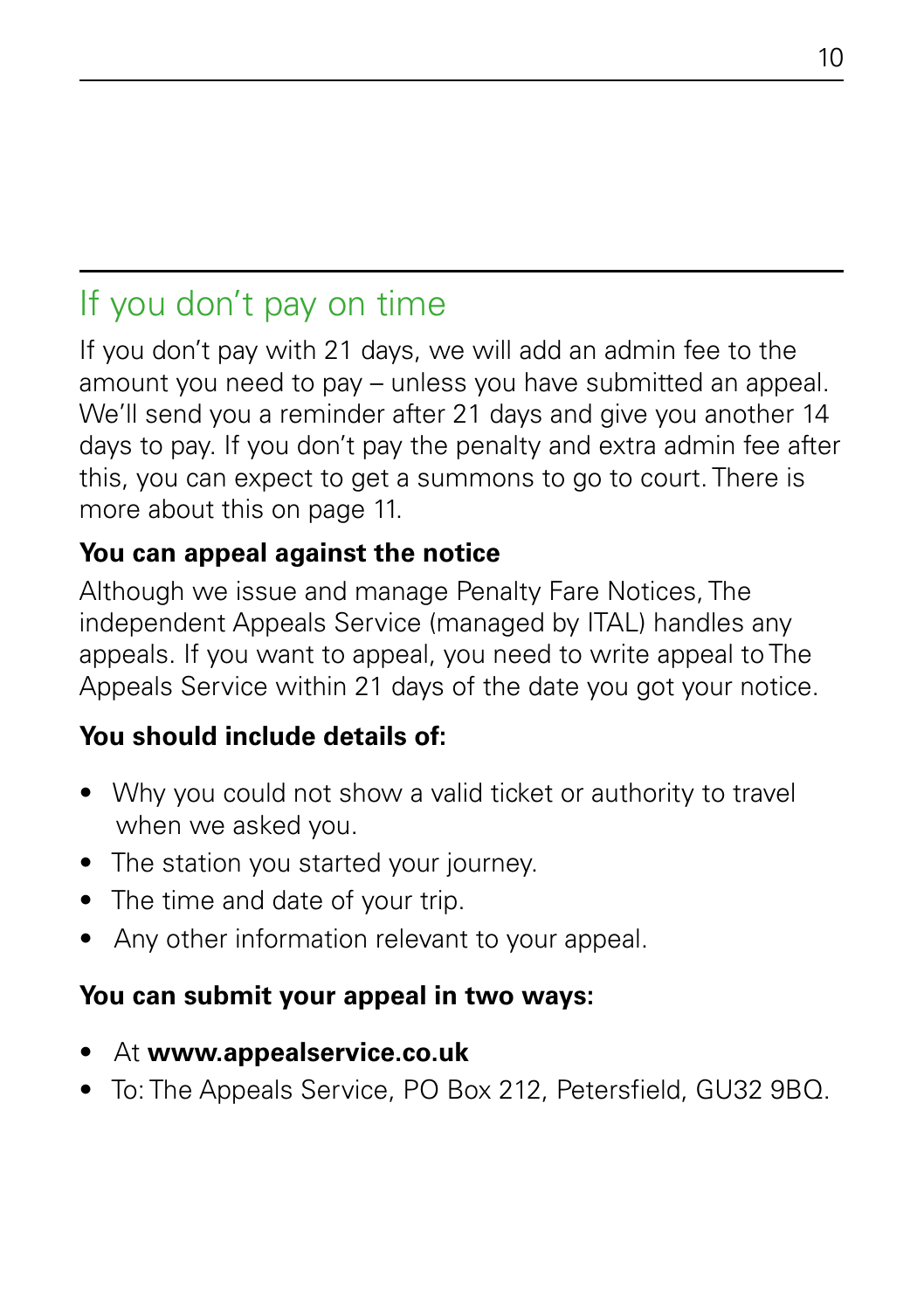## What could happen if you do not pay your fare

If we think you have avoided, or tried to avoid, paying the right fare for your journey, we may:

- Interview you under caution, in line with the Police and Criminal Evidence Act (1984).
- Pass your details to our Prosecutions department, in line with the Regulation of Railways Act (1889) and the Railway Byelaws.

If our Prosecutions department gets a report about you, they will write to you with details of what will happen next.

#### **What does 'Interview you under caution' mean?**

If we think you avoided paying your fare, we might formally interview you and record your answers. If we do, we will caution you before we ask any questions, so you understand what's happening.

#### **We'll do our best to settle out of court.**

Prosecution can have serious consequences on your personal and professional life. So, if you don't pay your fare, we will do everything we can to avoid taking you to court.

We'll probably send you an offer to settle out of court – usually asking you to pay an amount to cover your fare and our costs.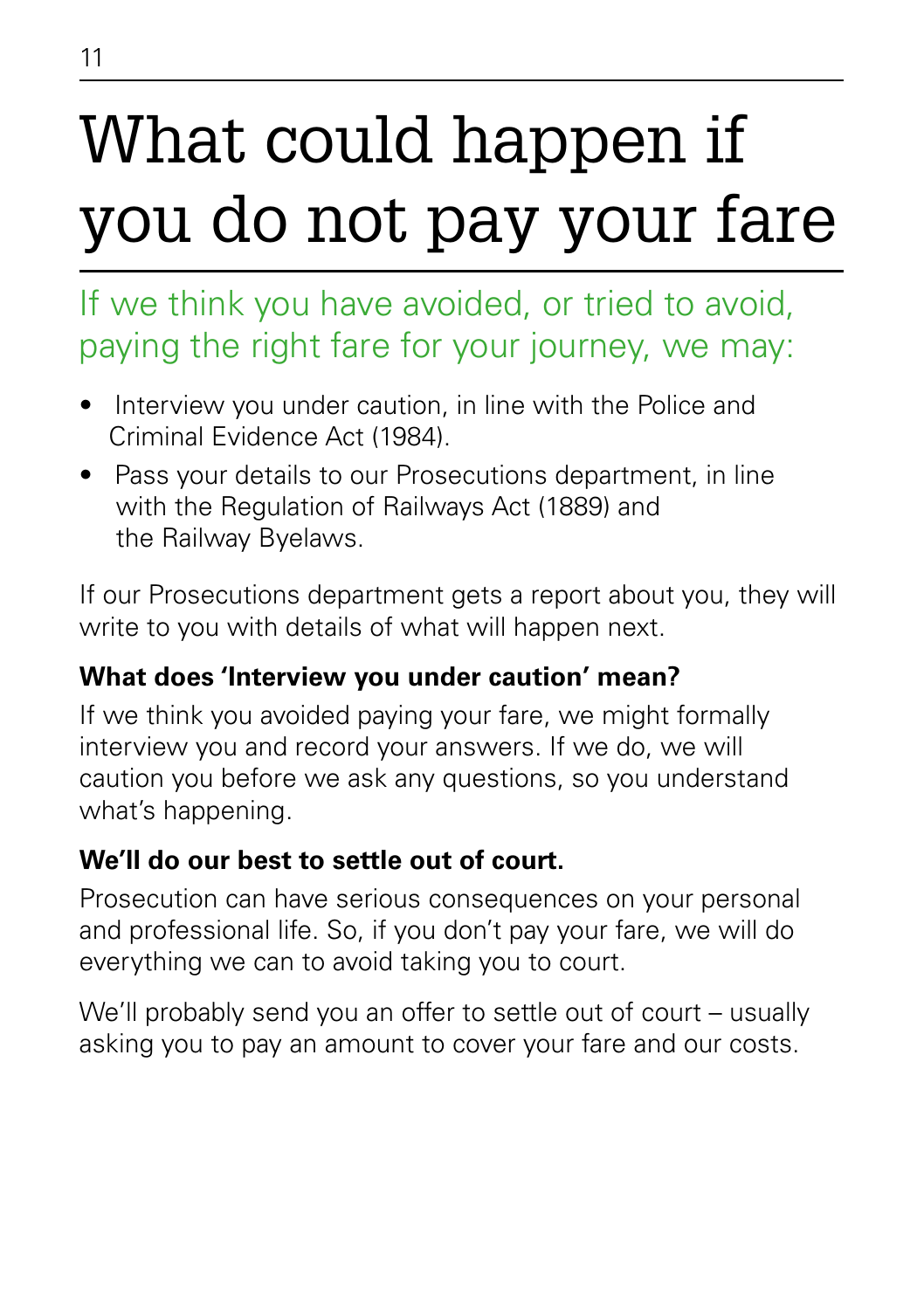### How to accept our offer

We'll give you 21 days to accept our offer to settle out of court. You can accept by paying the amount we've asked for.

#### **There are two ways you can pay:**

- 1. Pay online at **GWR.com/RevenueProtection**
- 2. Call our telephone payments line on **0118 3383 764\***

#### **Deciding to go to court**

Prosecution is normally a last resort and we look at every case individually. But there are times when we prosecute without trying to settle out of court first. This is usually when a customer has been reported to our Prosecutions department before.

We never take our decision to prosecute lightly. We will only go ahead if there is a high chance of a conviction and it is in the best interests of justice.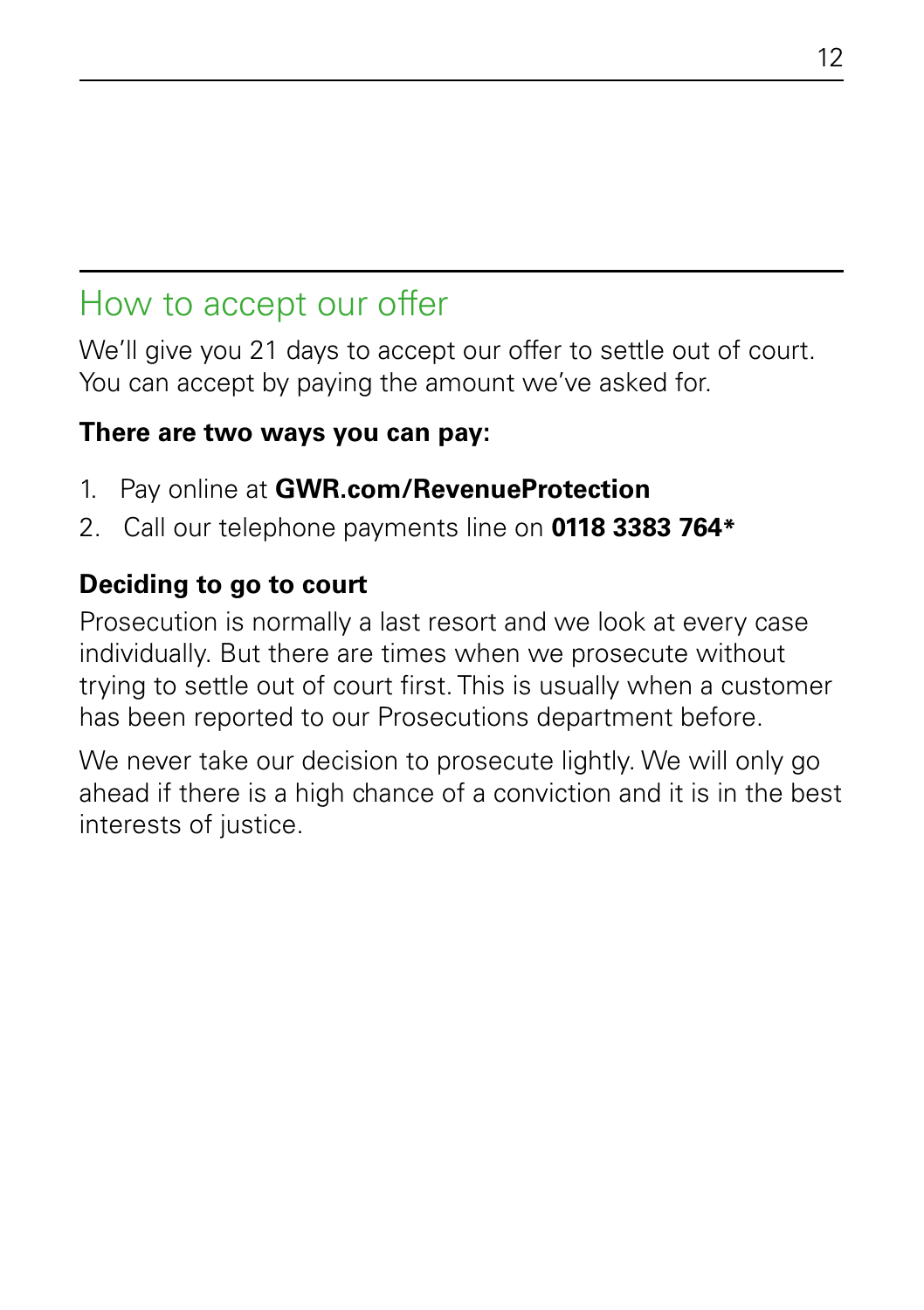### What happens if we go to court

You will get a court summons about two weeks before the date of your hearing in court. This will include:

- The details of the court hearing.
- A copy of the evidence we will rely on for the court hearing.
- Forms you can send to the court to tell them how you plead to the charges if you can't go, or do not want to go, to the hearing.

#### **Contact our Prosecutions department**

You can still contact the Prosecutions department when you receive the summons if you want to discuss your case.

#### Email: **GWRProsecutions@gwr.com**

Open Monday to Friday 0900 to 1700 (excluding bank holidays).

#### **The maximum sentences for not paying your fare**

If you are found guilty of fare evasion in court, you will receive a sentence from the magistrates. The sentence you get depends on the offence and your explanation of what happened, as well as the magistrates.

If you are found guilty under the Railway Byelaws, you may have to pay a fine of up to £1,000. If you are found guilty under the Regulation of Railways Act, you may have to pay a fine of up to £1,000 and/or go to prison for up to three months.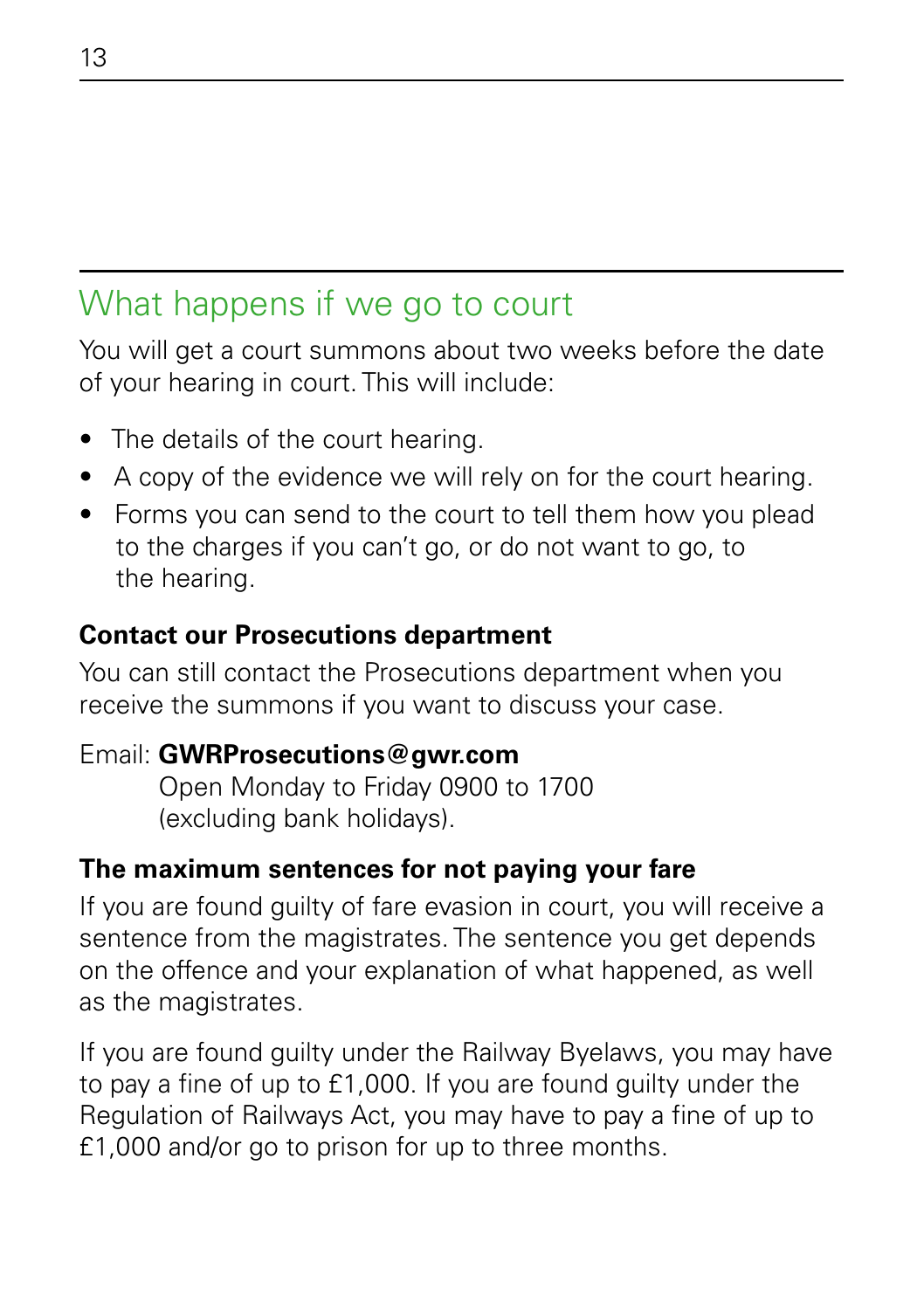### You may also have to pay other charges if they apply to your offence. An example of another charge is a Victim Surcharge.

Being convicted of fare evasion could mean you get a criminal record as well. This could make it difficult for you to get a job, as well as other things like credit, insurance and visas for foreign travel.

#### **You may have to pay our costs**

Whenever we go to court, we seek to recover our costs as well as claiming compensation for the unpaid rail fare. We aim to make sure our genuine and honest fare-paying customers are not affected by the costs of tackling fare evasion. If our claim is successful, the court may order you to pay our costs.

#### **Fraud**

People who persistently travel on our trains without a ticket or without a valid ticket may be subject to further and more detailed criminal investigation for offences of fraud under the Fraud Act 2006. If convicted for a fraud offence you could receive a sentence of up to 10 years in prison and or a fine.

GWR will actively investigate all instances of suspected fraud and will either refer matters to the police for consideration or prosecution or pursue private prosecutions where appropriate.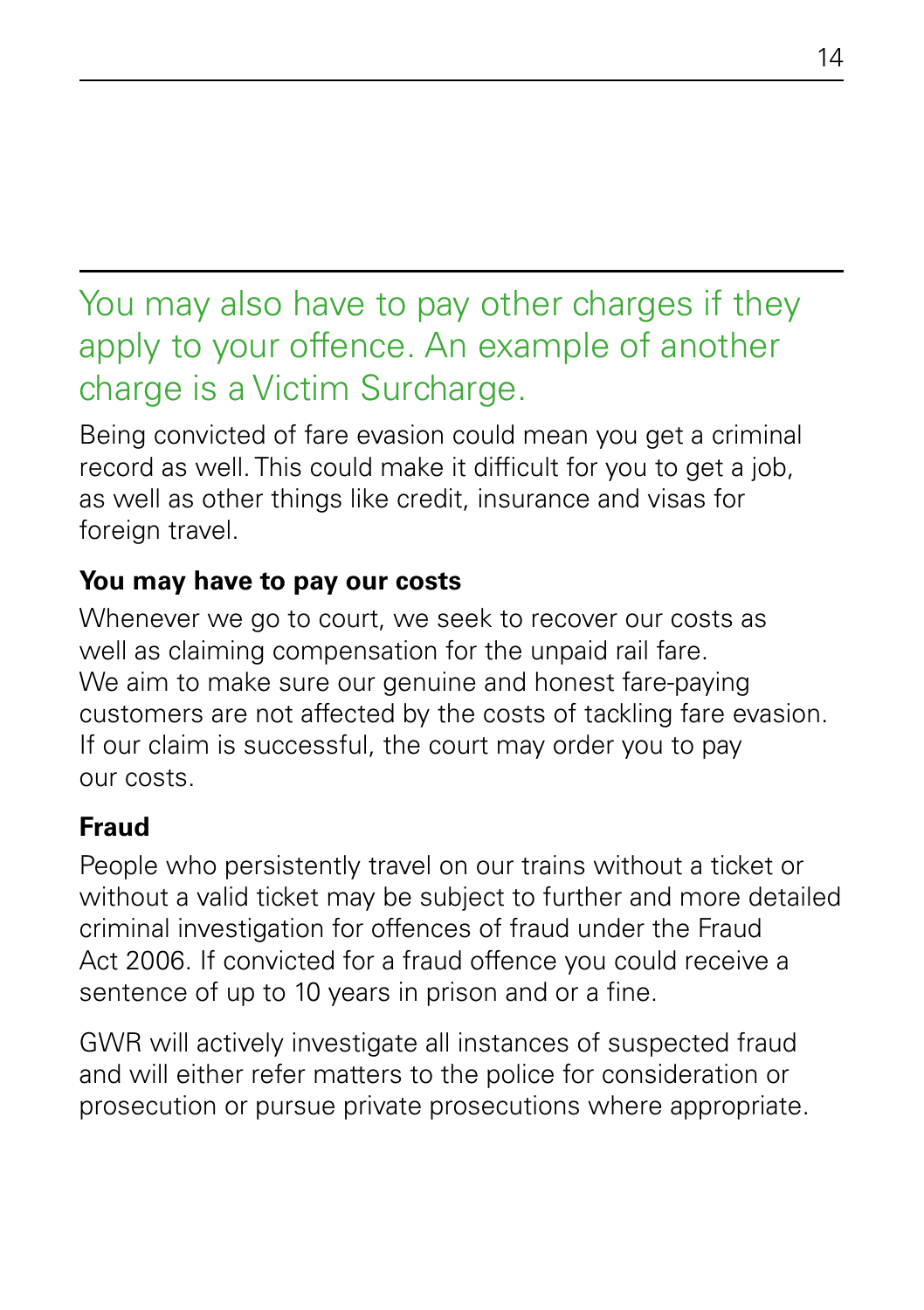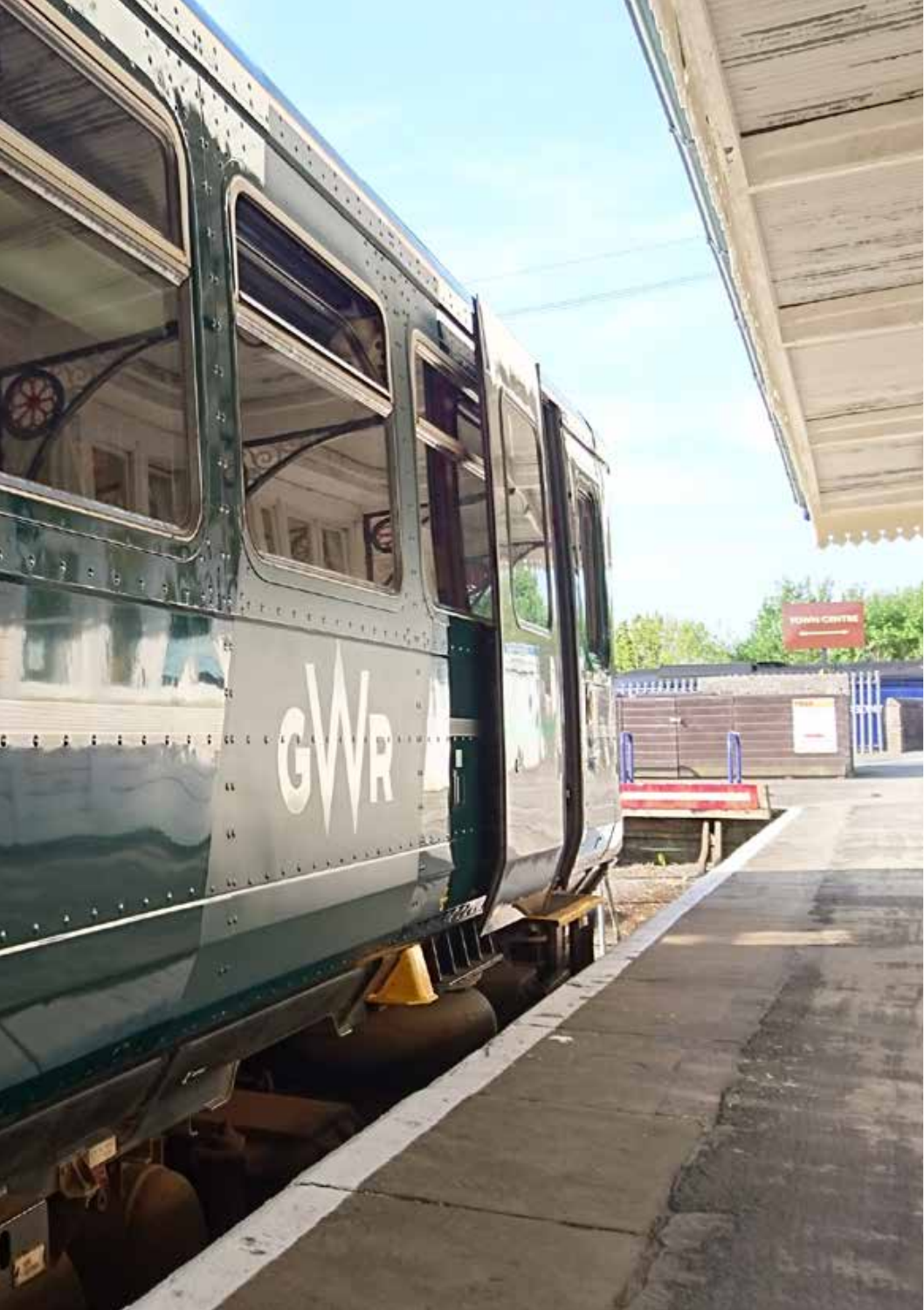## If you are unhappy

## Speak to our Prosecutions department

If you aren't happy with the way we are handling your case. or you have any details you think will help, please email our Prosecutions department at **GWRProsecutions@gwr.com** If you do not contact us, you may not have the chance to talk about your case before you go to court.

#### **Call our Customer Support team**

If you are unhappy with the way any of our staff have treated you, please get in touch with our Customer Support team.

#### Call: **03457 000 125\***

#### Email: **GWR.Feedback@GWR.com**

#### Write: **Freepost GWR CUSTOMER SUPPORT**

Our Customer Support team can't help with cases though. You'll still need to resolve that with our Prosecutions department.

#### **Get in touch with Transport Focus**

If you are still unhappy with how GWR has handled your case, you can get in touch with Transport Focus – an independent watchdog for transport users. They may be able to give you some advice or help you with any queries about your case.

#### Call **0300 123 2350\***

#### Go to **www.transportfocus.org.uk**

\*Standard network charges may apply. Calls from mobile numbers may be higher.